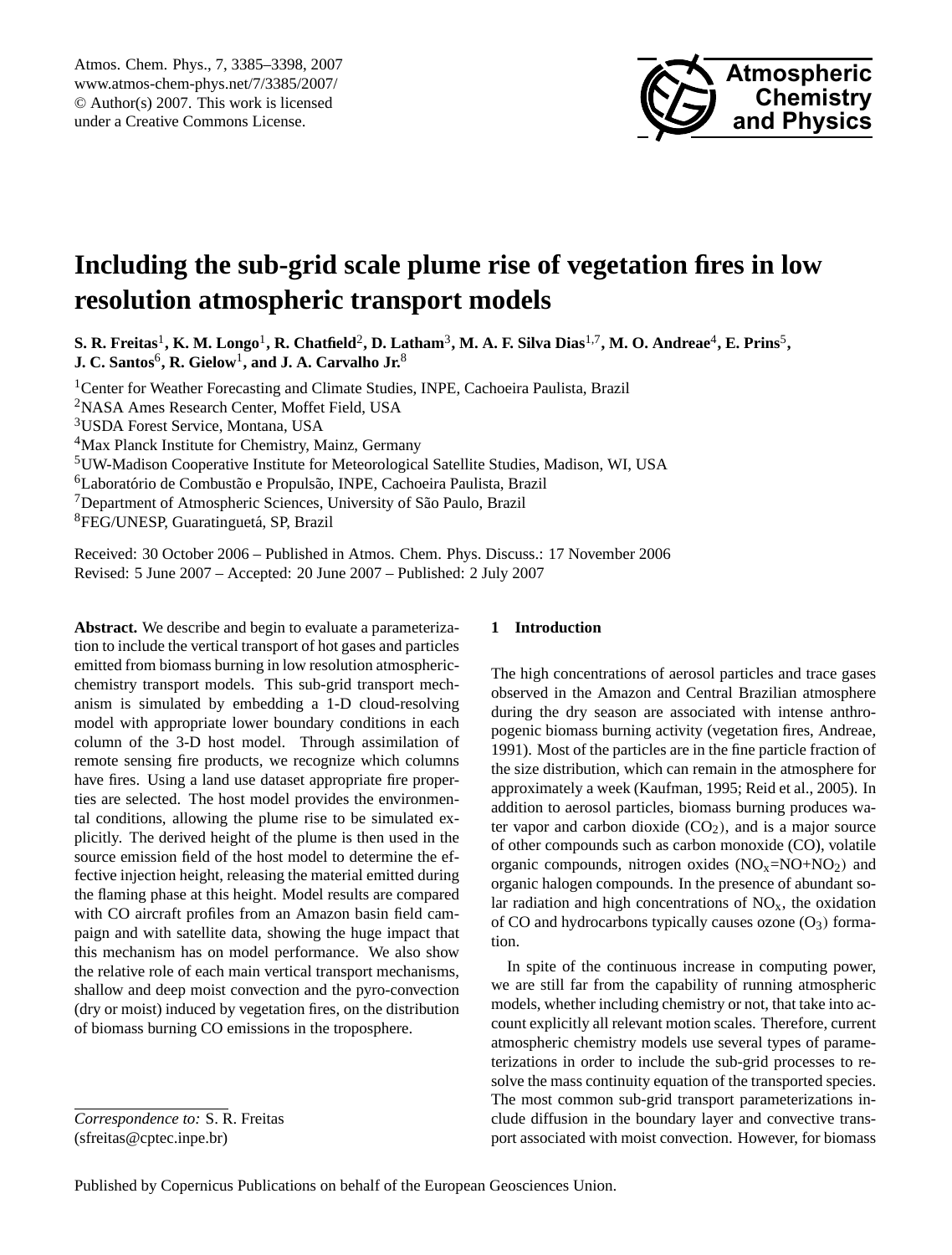burning emissions the strong updrafts associated with the initial buoyancy can have a huge impact on tracer distribution through a direct and rapid transport into the free troposphere as well as the stratosphere [\(Fromm et al.,](#page-11-1) [2000;](#page-11-1) [Fromm and](#page-11-2) [Servranckx,](#page-11-2) [2003;](#page-11-2) [Jost et al.,](#page-12-2) [2004;](#page-12-2) [Rosenfeld et al.,](#page-12-3) [2007\)](#page-12-3). This mechanism cannot be resolved explicitly by the current large-scale models and it is frequently ignored. However, [Li](#page-12-4)[ousse et al.](#page-12-4) [\(1996\)](#page-12-4) in their global model studies of carbonaceous aerosols, showed that the predicted concentrations in remote areas are extremely dependent on the height of injection of the aerosols, among others factors. [Chatfield and De](#page-11-3)[lany](#page-11-3) [\(1990\)](#page-11-3) and [Poppe et al.](#page-12-5) [\(1998\)](#page-12-5) demonstrated that due to the nonlinearity of ozone production, the rate of ozone formation is influenced by atmospheric dilution and transport. Consequently, the plume rise mechanism plays an important role. In the absence of this mechanism, the pyrogenic emissions often are released at the surface in the model, or vertically distributed in an arbitrary way [\(Turquety et al.,](#page-12-6) [2007\)](#page-12-6) or using some empirical relationship between the injection height and fire intensity (Lavoué et al., [2000;](#page-12-7) [Wang et al,](#page-13-0) [2006\)](#page-13-0).

Several authors presented work on numerical simulation of smoke transport associated with urban, wildland and slash fires. [Penner et al.](#page-12-8) [\(1986\)](#page-12-8) performed simulations of smoke distribution above large fires using a compressible and nonhydrostatic model including water vapor condensation. The authors found that the height of smoke depends on the environmental conditions (stability, the amount the water vapor and the wind speeds), as well as the heat flux. Similar results were also found by [Small and Heikes](#page-12-9) [\(1988\)](#page-12-9). However, for small fires (radius <1 km) [Heikes et al.](#page-12-10) [\(1990\)](#page-12-10) found that the plume rise is mostly controlled by total heat release (the heat flux spatially integrated) and by the entrainment of environmental air into the plume. [Trentmann et al.](#page-12-11) [\(2002,](#page-12-11) hereafter T2002) applied the ATHAM plume model successfully to simulate the dynamical evolution of the plume from the Quinault prescribed fire on the Pacific Coast of Washington State (USA). The fire burned 19.4 ha with maximum convective heat flux around 3 GW. The ATHAM model reproduced quite well the injection height (250–600 m above the surface in a stable maritime influenced flow) and the horizontal extent of the plume (∼4 km). More recently, [Luderer et al.](#page-12-12) [\(2006\)](#page-12-12) and [Trentmann et al.](#page-12-13) [\(2006\)](#page-12-13) used the ATHAM model to perform 3-D simulations and sensitivity studies on the smoke injection into the lower stratosphere by the Chisholm forest fire in Canada in May 2001. Coupled atmosphere-fire models have been proposed by several authors [\(Clark et al.,](#page-11-4) [1996;](#page-11-4) [Grishin,](#page-11-5) [1996;](#page-11-5) [Clark et al.,](#page-11-6) [2003\)](#page-11-6) and include detailed interaction between the atmosphere and combusting material. However, these models have the enormous task of taking into account all the relevant spatial scales, which span six to seven orders of magnitude [\(Clark et al.,](#page-11-6) [2003\)](#page-11-6).

From the observational point of view, [Carvalho et al.](#page-11-7) [\(1995\)](#page-11-7) measured air temperature above a tropical rainforest clearing fire experiment in Brazil. The authors burned an area of 1 ha and the flaming phase lasted about 2 h. The maximum temperatures recorded by three radiation-shielded thermocouples installed at the levels 8, 12 and 20 m above ground level (AGL) were about 328–333 K during the flaming combustion, only 20–25 K warmer than the environmental air. Using the carbon flux estimated by the authors, the mean heat flux from the fires was about  $28 \text{ kW m}^{-2}$ . [Riggan et al.](#page-12-14) [\(2004\)](#page-12-14) describe temperature, vertical velocity, sensible heat and radiative fluxes, among other properties in plumes from typical vegetation fires on September 1992 in Brazil, using remote sensing. Airborne measurements at 200 m a.g.l. in the main plume from fires burning tropical savanna showed vertical velocities up to  $5 \text{ m s}^{-1}$  and potential air temperature as much as 4 K greater than that of the environmental air. The estimated plume area was 59 ha, encompassing an instantaneous total sensible heat flux around 0.87 GW, and the plume extended through the 1.6 km depth of the planetary boundary layer (PBL). For the Serra do Maranhão fire (involving grassland, cerrado and gallery forests) the primary plume extended through a depth of 4.3 km, producing a capping cumulus that peaked at an altitude of 5.1 km. At 1.3 km a.g.l. the plume area was estimated as 43 ha and the total sensible heat flux around 1.4 GW. In addition, airborne measurements were done within plumes from fires burning slashed tropical forest in Marabá, also in Brazil. This case showed strong vertical velocity with a peak of  $15.4 \text{ m s}^{-1}$ and potential air temperature as much as 2.4 K greater than in the ambient air at 526 m a.g.l. The estimated plume area was 93 ha with a total of 6.7 GW of sensible heat flux. This plume was also capped by a deep cumulus.

In this paper we describe the implementation of the plume rise sub-grid scale transport term in the Coupled Aerosol and Tracer Transport model to the Brazilian developments on the Regional Atmospheric Modeling System (CATT-BRAMS, [Freitas et al.,](#page-11-8) [2005\)](#page-11-8) 3-D atmospheric transport model. This transport mechanism is simulated by embedding a 1-D cloudresolving model, with appropriate lower boundary conditions, in each column of CATT-BRAMS, the host model. The paper is organized as follows. In Sect. 2, the methodology is described. Numerical sensitivity studies are discussed in Sect. 3. Section 4 explores model results for the Quinault prescribed fire. The CATT-BRAMS model simulations for 2002 are introduced and comparisons of model results with aircraft CO profiles from the SMOCC 2002 (Smoke Aerosols, Clouds, Rainfall and Climate) and CO data retrieved by the "Measurements of Pollution in the Troposphere" (MOPITT) instrument, onboard the Earth Observing System (EOS)/Terra satellite, are presented in Sect. 5. Our conclusions are discussed in Sect. 6.

#### **2 Methodology**

Biomass burning emits hot gases and particles which are transported upward with the positive buoyancy of the fire.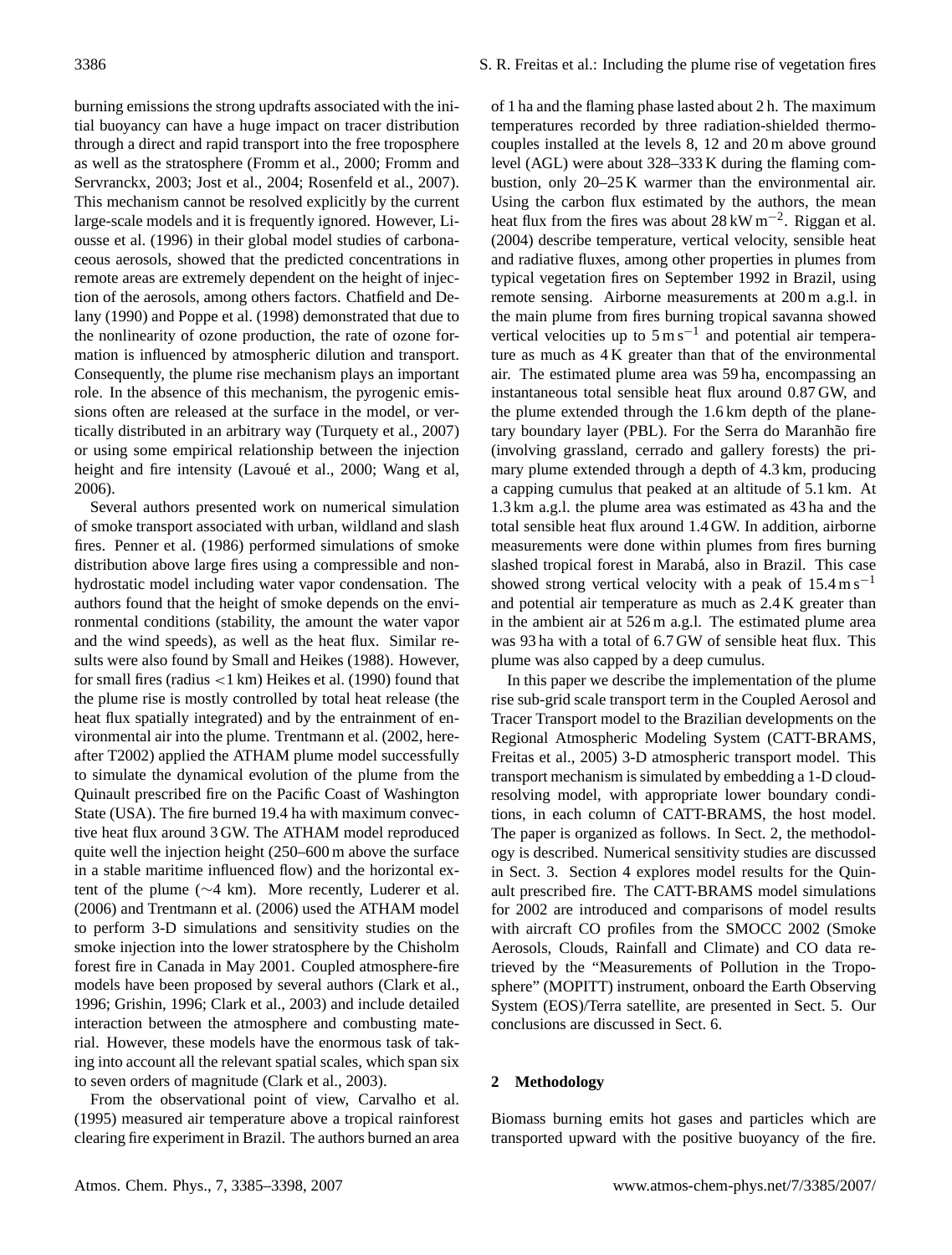Due to radiative cooling and the efficient heat transport by convection, there is a rapid decay of temperature above the fire area. Also, the interaction between the smoke and the environment produces eddies that entrain colder environmental air into the smoke plume, which dilutes the plume and reduces buoyancy. The dominant characteristic is a strong upward flow with an only moderate temperature excess above ambient. The final height that the plume reaches is controlled by the thermodynamic stability of the atmospheric environment and the surface heat flux release from the fire. Moreover, if water vapor is allowed to condense, the additional buoyancy gained from latent heat release plays an important role in determining the effective injection height of the plume. However, in presence of strong horizontal wind, it might enhance the lateral entrainment and even prevent the plume to reach the condensation level, particularly for small fires, impacting the injection height. The plume rise mechanism may have a strong impact on pollutant dispersion since in the free troposphere with its higher wind speeds, the pollutants are advected faster away from the source region with higher wind speeds, especially outside the equatorial tropics. Removal processes are also more efficient in the PBL; when the pollutants are transported to the free troposphere their residence time increases [\(Chatfield and Delany,](#page-11-3) [1990\)](#page-11-3).

The plume rise associated with the biomass burning is explicitly simulated using a simple one-dimensional timedependent entrainment plume model originally developed by [Latham](#page-12-15) [\(1994\)](#page-12-15). A simple 1-D model that provides reasonable estimates of parameters needed is required, otherwise the embedded model might easily require more computer time than the 3-D host model. The governing equations are based on the first law of thermodynamics, the vertical equation of motion [\(Simpson and Wiggert,](#page-12-16) [1969\)](#page-12-16), and continuity equations for the water phases. Equations [\(1\)](#page-2-0) to [\(5\)](#page-2-1) introduce the 1-D cloud-resolving model (CRM) designed for this task:

<span id="page-2-0"></span>
$$
\frac{\partial w}{\partial t} + w \frac{\partial w}{\partial z} = \frac{1}{1 + \gamma} g B - \frac{2\alpha}{R} w^2 + \frac{\partial}{\partial z} \left( K_m \frac{\partial w}{\partial z} \right) \tag{1}
$$

<span id="page-2-2"></span>
$$
\frac{\partial T}{\partial t} + w \frac{\partial T}{\partial z} = -w \frac{g}{c_p} - \frac{2\alpha}{R} |w| (T - T_e) \n+ \frac{\partial}{\partial z} \left( K_T \frac{\partial T}{\partial z} \right) + \left( \frac{\partial T}{\partial t} \right)_{\text{microphysics}} \tag{2}
$$

<span id="page-2-3"></span>
$$
\frac{\partial r_v}{\partial t} + w \frac{\partial r_v}{\partial z} = -\frac{2\alpha}{R} |w| (r_v - r_{ve}) \n+ \frac{\partial}{\partial z} \left( K_T \frac{\partial r_v}{\partial z} \right) + \left( \frac{\partial r_v}{\partial t} \right)_{\text{microphysics}}
$$
\n(3)

$$
\frac{\partial r_c}{\partial t} + w \frac{\partial r_c}{\partial z} = -\frac{2\alpha}{R} |w| r_c \n+ \frac{\partial}{\partial z} \left( K_T \frac{\partial r_c}{\partial z} \right) + \left( \frac{\partial r_c}{\partial t} \right)_{\text{microphysics}}
$$
\n(4)

<span id="page-2-1"></span>
$$
\frac{\partial r_{\text{ice,rain}}}{\partial t} + w \frac{\partial r_{\text{ice,rain}}}{\partial z} = -\frac{2\alpha}{R} |w| r_{\text{ice,rain}} + \frac{\partial}{\partial z} \left( K_T \frac{\partial r_{\text{ice, rain}}}{\partial z} \right) + \left( \frac{\partial r_{\text{ice, rain}}}{\partial t} \right)_{\text{microphysics}} + \text{sedim}_{\text{ice, rain}} \tag{5}
$$

Here w, T,  $r_v$ ,  $r_c$ ,  $r_{\text{rain}}$ ,  $r_{\text{ice}}$  are the vertical velocity, air temperature, water vapor, cloud, rain and ice mixing ratios, respectively, and are associated with in-cloud air parcels. Entrainment of environmental air is taken to be proportional to the vertical velocity in the cloud, and the entrainment coefficient is based on the traditional formulation  $2\alpha R^{-1}$  where R stands for the radius of the plume and  $\alpha$ =0.1. In Eq. [\(1\)](#page-2-0)  $\gamma$ is 0.5 and was introduced to compensate for the neglect of non-hydrostatic pressure perturbations [\(Simpson and Wig](#page-12-16)[gert,](#page-12-16) [1969\)](#page-12-16), g is the acceleration due the gravity and B is the buoyancy term related to the difference of temperature between the in-cloud air parcel and its environment and includes the downward drag of condensate water. In Eqs. [\(2\)](#page-2-2) and [\(3\)](#page-2-3) the index e stands for the environmental value.  $c_p$ is the specific heat at constant pressure. Cloud microphysical calculations are based on the [Kessler](#page-12-17) [\(1969\)](#page-12-17) parameterization for accretion and include ice formation according to [Ogura and Takahashi](#page-12-18) [\(1971\)](#page-12-18). Autoconversion is performed following the [Berry](#page-11-9) [\(1967\)](#page-11-9) formulation. In our case, the initial number concentration of cloud condensation nuclei is defined as  $10^5 \text{ cm}^{-3}$ , as described in [Andreae et al.](#page-11-10) [\(2004\)](#page-11-10) for pyro-cumulonimbus clouds. These parameterizations provide the microphysical tendencies terms of Eqs. [\(2\)](#page-2-2) to [\(5\)](#page-2-1). Sedimentation calculation for ice and rain is performed using the terminal velocity given by [Kessler](#page-12-17) [\(1969\)](#page-12-17) and [Ogura](#page-12-18) [and Takahashi](#page-12-18) [\(1971\)](#page-12-18). Scalar fields are advected using a forward–upstream scheme of second-order, with flux limiters to preserve positive definiteness, while for wind a standard leapfrog-type scheme is used [\(Tremback et al.,](#page-12-19) [1987\)](#page-12-19).  $K_m$  and  $K_T$  are the eddy coefficients for the diffusivity of momentum and heat, respectively. They are based on the [Smagorinsky](#page-12-20) [\(1963\)](#page-12-20) scheme and include corrections for the influence of the Brunt-Vaisala frequency [\(Hill,](#page-12-21) [1974\)](#page-12-21) and Richardson number [\(Lilly,](#page-12-22) [1962\)](#page-12-22).

The lower boundary condition is based on a virtual source of buoyancy placed below the model surface [\(Turner,](#page-12-23) [1973;](#page-12-23) [Latham,](#page-12-15) [1994\)](#page-12-15). The buoyancy generated by this source is obtained from the convective energy flux  $E$  and the plume radius, for which values are derived in the following way. For each grid column, all fires are aggregated into three categories (forest, woody savanna, and grassland) by merging the fire location with the land use dataset. For each category, two heat fluxes (lower and upper limits) are defined according to Table 1 [\(Freitas et al.,](#page-11-11) [2006,](#page-11-11) reproduced here for convenience) and using the [McCarter and Broido](#page-12-24) [\(1965\)](#page-12-24) factor (0.55) to convert heat flux into convective energy. The radius of plume is estimated by the fire size. The remote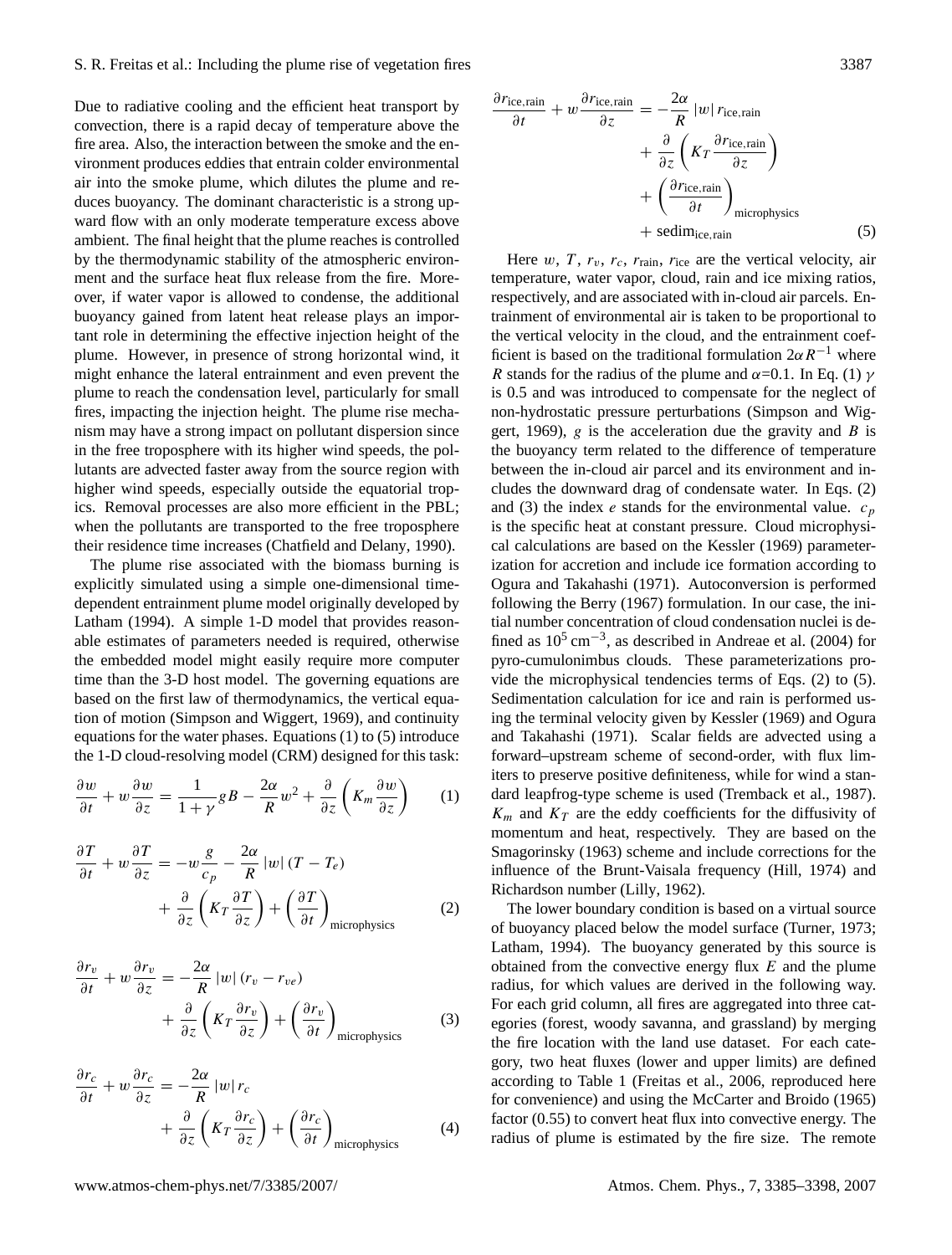| Biome type                                 | Lower bound<br>$\mathrm{kW~m^{-2}}$ | Upper bound<br>$k\overline{W}$ m <sup>-2</sup> | Flaming phase consumption |
|--------------------------------------------|-------------------------------------|------------------------------------------------|---------------------------|
| Tropical forest<br>Woody savanna – cerrado | 30.<br>4.4                          | 80.<br>23.                                     | 45%<br>75%                |
| $Grassland - pasture - cropland$           |                                     | 3.3                                            | 97%                       |

Table 1. Lower and upper bounds for the heat flux (kW m<sup>-2</sup>) and fraction of biomass consumed in the flaming phase [\(Freitas et al.,](#page-11-11) [2006\)](#page-11-11).



<span id="page-3-0"></span>**Fig. 1.** Fire size distribution as estimated by the WF ABBA algorithm for the months July to November, 2002. The fire size interval is 2.5 ha.

sensing fire product GOES-8 WF ABBA (Wild Fire Automated Biomass Burning Algorithm, [Prins et al.,](#page-12-25) [1998\)](#page-12-25) is used to provide the fire location and the instantaneous fire size for each non-saturated and non-cloudy fire pixel, where it is possible to retrieve sub-pixel fire characteristics. The area of the fire is defined from the simple mean of the instantaneous size, as estimated by WF ABBA, of all fires that belong to the same category. Figure [1](#page-3-0) shows the fire size distribution for 5 months of the burning season (July to November) of 2002, in which 600 652 fires were analyzed using 2.5 ha as the size interval. About 28% of the fires have instantaneous size lower than 2.5 ha and for 75% of the detected fires, the size is lower than 20 ha. The mean value of entire distribution is 12.8 ha with standard deviation of 14.7 ha. This mean value is used when a specific fire count has not valid information about the instantaneous fire size. With the selected convective energy flux and plume radius the buoyancy flux  $F$  is calculated using the following expression [\(Viegas,](#page-12-26) [1998\)](#page-12-26)

$$
F = \frac{g\Re}{c_p p_e} E R^2
$$
 (6)

where  $\Re$  is the ideal gas constant and  $p_e$  is the ambient surface pressure. Once the buoyancy flux is determined, it provides the vertical velocity  $(w_0)$  and the temperature excess  $(T_0-T_{e,0})$  for the air parcels at the surface according to [\(Mor](#page-12-27)[ton et al.,](#page-12-27) [1956;](#page-12-27) [Latham,](#page-12-15) [1994\)](#page-12-15)

$$
w_0 = \frac{5}{6\alpha} \left(\frac{0.9\alpha F}{z_v}\right)^{1/3} \tag{7}
$$

$$
\frac{\Delta \rho_0}{\rho_{e,0}} = \frac{5}{6\alpha} \frac{F}{g} \frac{z_v^{-5/3}}{(0.9\alpha F)^{1/3}}
$$
(8)

$$
T_0 = \frac{T_{e,0}}{1 - \frac{\Delta \rho_0}{\rho_{e,0}}} \tag{9}
$$

where  $z_v = (5/6) \alpha^{-1} R$  is the virtual boundary height, and  $\Delta \rho_0$  is the density difference between in-cloud air parcels and environmental air at the surface. The surface water vapor excess is calculated from the burnt biomass using 0.5 kg H2O per kg dry fuel as emission factor for water [\(Byram,](#page-11-12) [1959\)](#page-11-12). The rate by which biomass is consumed (kg m<sup>-2</sup> s<sup>-1</sup>) is given by  $hC^{-1}$  [\(Alexander,](#page-11-13) [1982\)](#page-11-13) where h is the heat flux (Table 1), and  $C$  is the combustion coefficient, which was estimated as 19.3 MJ kg<sup>-1</sup> for Amazon forest (J. C. Santos, 2005, personal communication) and 15.5 MJ kg−<sup>1</sup> for savanna [\(Griffin and Friedel,](#page-11-14) [1984\)](#page-11-14).

The upper boundary condition is defined by a Rayleigh friction layer with 60 s timescale, which relaxes wind and temperature toward the undisturbed reference state values. We adopt the Arakawa-C grid and the model grid space resolution is 100 m with top at 20 km height. The model timestep is dynamically calculated following the Courant-Friedrich-Lewy stability criterion, not exceeding 5 s. The microphysics is resolved with time splitting (1/3 of dynamic timestep). The heating rate increases linearly in time from 0 to its prescribed value at time equal to 300 s. Typically, the steady state is reached within 50 min, this number being the upper limit of the time integration. The final rise of the plume is determined by the height which the vertical velocity of the in-cloud air parcel is less than  $1 \text{ m s}^{-1}$ .

The 1-D plume model is embedded in each column of the 3-D host model. In this technique, the 3-D model feeds the plume model with the environmental conditions. Since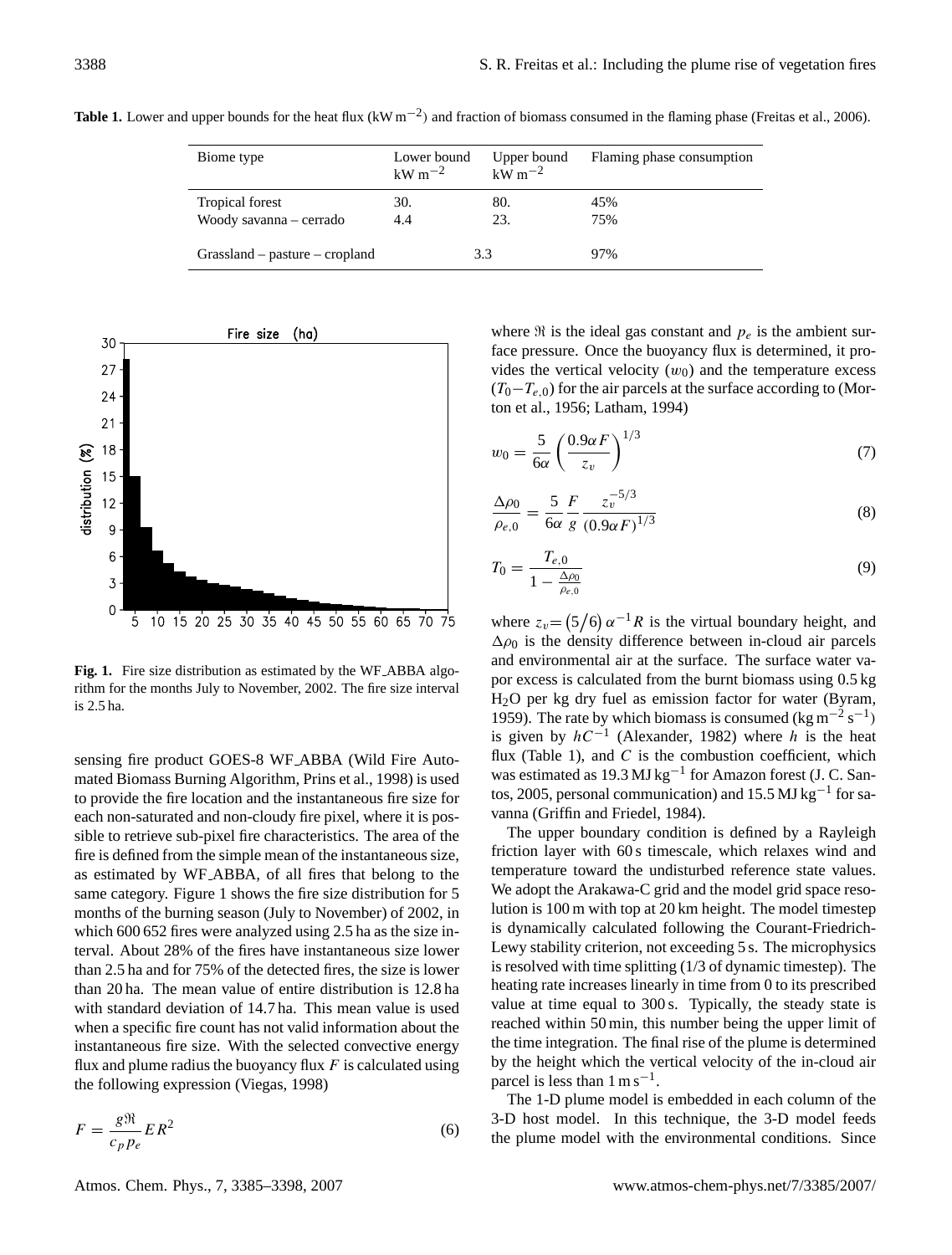

<span id="page-4-0"></span>**Fig. 2.** Temperature (solid) and dew point temperature (dashed) profiles from radiosondes launched in Rondonia (11◦ S, 60◦ W) shown as skew  $T - log p$  diagrams. Case (a) depicts the condition around 18:00 Z on 20 September 2002, classified as the "dry" case. **(b)** is the "wet" case corresponding to around 18:00 Z on 27 September 2002.

this technique has been applied to low-resolution 3-D models (grid scale ∼30 to 100 km), it has been assumed that the fires have no significant effect on the dynamics and the thermodynamics at this scale. They only affect the source emission field through the height at which, the tracers emitted during the flaming phase are released into the 3-D model. Of course, the absorption of radiative energy by smoke can provide feedbacks on the larger scale, but there is no way to resolve sub-grid inhomogeneities introduced by fresh plumes in this model.

The outline of this technique is:

- **–** A 1-D CRM embedded in each column of the largescale atmospheric-chemistry transport model, and appropriate lower boundary conditions are used.
- **–** For each grid box with fires, the large-scale conditions of the host model are passed to the 1-D CRM.
- **–** The vertical extent of the plume for each fire category and flux energy is resolved explicitly, defining the lower and upper injection height.
- **–** The lower and upper limits of the final rise of the plume are returned to the host model.
- **–** This plume rise is taken into account in the source emission field releasing material emitted during the flaming phase equally in the vertical range delimited by the lower and upper heights.



<span id="page-4-1"></span>**Fig. 3.** Model steady state solution for the "dry" and "wet" cases for fires in the forest biome with a heat flux of  $80 \text{ kW m}^{-2}$  and fire size of 10 ha.

## **3 Sensitivity studies**

To evaluate model sensitivity to the fire size and heat flux we performed a set of numerical experiments using two selected thermodynamical situations. Figure [2](#page-4-0) shows the two cases for which thermodynamical profiles were obtained from rawinsondes launched during the SMOCC 2002 field campaign in the Amazon Basin [\(Andreae et al.,](#page-11-10) [2004\)](#page-11-10). Figure [2a](#page-4-0) depicts a typical condition of the atmosphere over the Amazon basin and central part of South America during the burning season at 1800Z, which is normally the time when the diurnal cycle of the number of fires peaks. The rawinsonde, launched around 1800Z on 20 September 2002, shows a strong thermal inversion around 800 hPa with a very dry layer above, for which reason we classified this as the "dry" case. On the other hand, the situation described by the rawinsonde launched one week later in the same region (Fig. [2b](#page-4-0)) is quite different. There was a weaker thermal inversion around 870 hPa and a much moister layer above as compared with the former case. Therefore, this is classified as the "wet" case. Figure [3a](#page-4-1) and b show the model steady state solution for the "dry" and "wet" cases, respectively, for fires in the forest biome with a heat flux of  $80 \text{ kW m}^{-2}$  and a fire size of 10 ha. In both cases, the lower boundary condition provided for vertical velocity, temperature excess and density deficit of the rising air parcel are approximately  $11 \text{ m s}^{-1}$ , 5 K and 2%, respectively.

The vertical velocity  $(m s^{-1})$ , total condensate water  $(g \text{ kg}^{-1})$  and the buoyancy acceleration  $(10^{-2} \text{ m s}^{-2})$  profiles are shown. Because of the lower height of the inversion layer in the "wet" case, the in-cloud air parcels lose vertical velocity faster than in the "dry" case. However, as soon as the air parcels reach the lifting condensation level (LCL), the buoyancy gained by the release of latent heat changes this picture. In the "wet" case, the total condensate water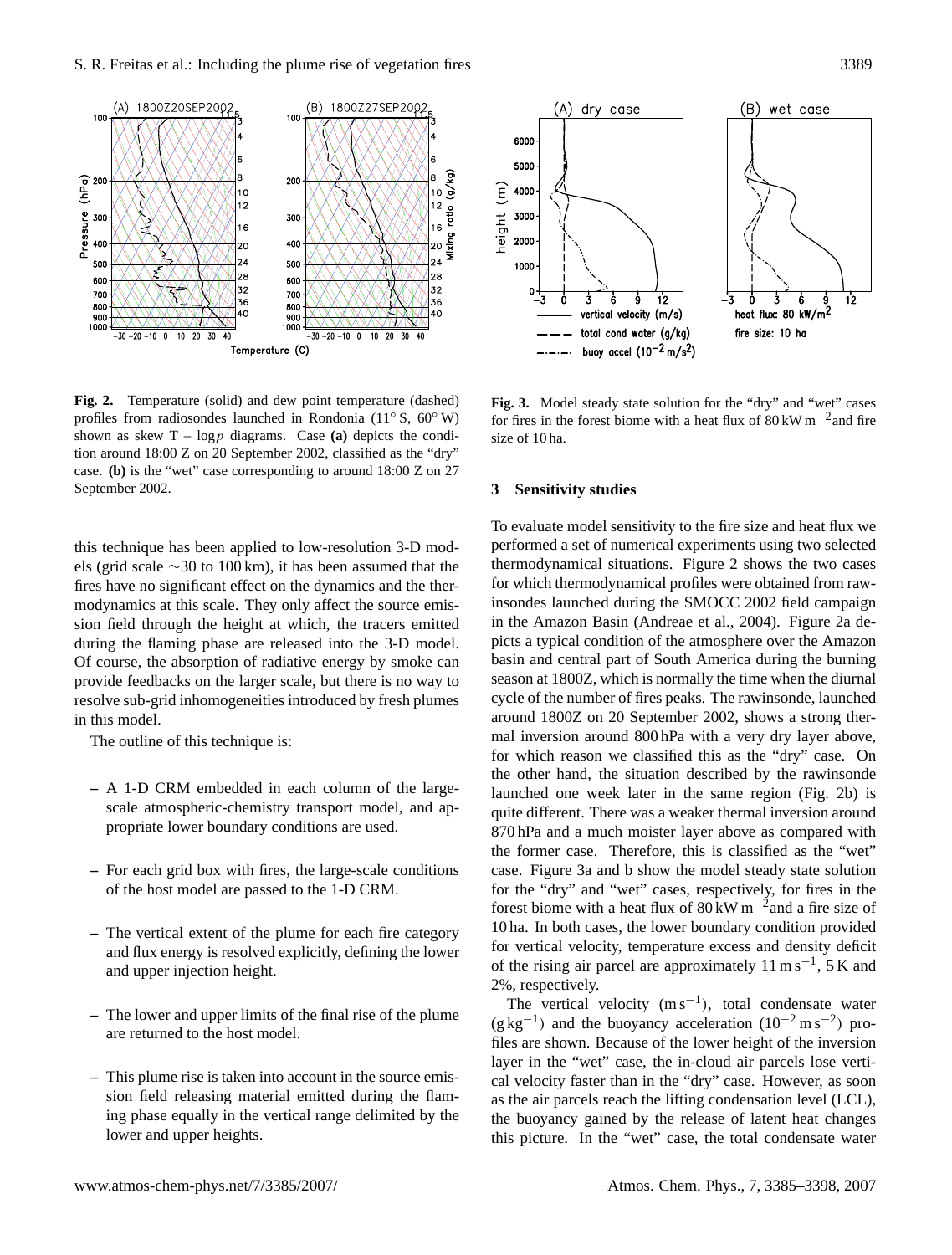

<span id="page-5-0"></span>**Fig. 4.** Effective height (km above surface) reached by plumes from fires with size spanning from 0.1 to 200 ha and heat flux from 1 to 160 kW m−<sup>2</sup> for the "dry" **(a)** and "wet" **(b)** thermodynamical situations. The horizontal axis uses a log scale.



<span id="page-5-1"></span>**Fig. 5.** 1-D plume rise model results for the Quinault prescribed fire. **(a)** Ambient air temperature  $({}^{\circ}C)$  depicting the strong inversion between 300 and 600 m. **(b)** Steady state profile of the vertical velocity (m/s).

is greater, as the environmental air entrained by the lateral eddies are much moister, and generates positive buoyancy acceleration, which does not occur in the "dry" case. This imposes a higher plume rise (by about 500 m) above the inversion for the wet case. Figure [4](#page-5-0) shows the calculation of the final height of the plume as a function of the fire size and heat flux for the "dry" (A) and "wet" (B) cases. Results with fire size spanning from 0.1 to 200 ha and heat flux from 1 to  $160 \text{ kW m}^{-2}$  are shown. For the "dry" case (Fig. [4a](#page-5-0)), the model results follow a smooth function with the fire size and heat flux. The results range between 2 and 7.5 km. For a fixed fire size, the variation range of height is 0.5 to 1.5 km. For a fixed heat flux, this range is around 3 to 5 km. However, the "wet" case (Fig. [4b](#page-5-0)) shows a remarkably different behavior, with discontinuities at the LCL and effective heights spanning from 1.3 to 10 km. This case points out the huge impact of water phase change in the dynamics of the plume. Another important characteristic to observe in the model results for the effective heights is the weak sensitivity to the heat flux over the range we have estimated (Table 1). For the "dry" case, it is possible to express the effective height in terms of the heat flux as height=a(heatflux)<sup>b</sup>, with  $a=2.5$  km,  $b=0.1$  and the correlation coefficient ( $R<sup>2</sup>$ ) 0.98 for a fire size of 10 ha. This dependence is weaker than that obtained by [Manins](#page-12-28) [\(1985\)](#page-12-28) in a stably stratified environment where *a* and *b* were estimated as 1.43 km and 0.25, respectively. The results for the "dry case" are also consistent with the findings of [Heikes et al.](#page-12-10) [\(1990\)](#page-12-10), who used a 2-D model applied to slash fires in the Pacific Northwest (USA) under September weather conditions. For fire sizes of 20, 38 and 78 ha and a heat flux of about  $75 \text{ kW m}^{-2}$ , the maximum altitudes of plume rise were 2.5, 3.2 and 4.7 km, respectively.

## **4 The Quinault fire case**

This section explores the model's performance in simulating the plume rise evolution associated with the Quinault prescribed fire, already introduced in Sect. 1. This fire occurred on 21 September 1994, and it is a very well documented case (T2002 and references therein). According to T2002, the fire lasted a few hours and the maximum estimated heat flux was around 28 kW m−<sup>2</sup> . The height reached by the plume of smoke was around 600 m, being transported horizontally out over the Pacific Ocean. The ambient atmosphere was characterized by a strong temperature inversion between 300 and 600 m, very low relative humidity (less than 40%), and nearly calm wind. To verify the 1-D plume model introduced here, it was set up with the above heat flux, a fire size of 19.4 ha, and 20 m grid spacing resolution. The ambient conditions were based on data shown in Fig. 3 of T2002. Figure [5a](#page-5-1) shows the ambient air temperature, depicting the strong inversion referred to above. The model result for the steady state vertical velocity is shown in Fig. [5b](#page-5-1). The vertical velocity of the plume is strongly reduced above 300 m, which reaches a maximum height of about 600 m, consistent with the observations and the ATHAM model results. Unfortunately, T2002 did not present any plume dynamic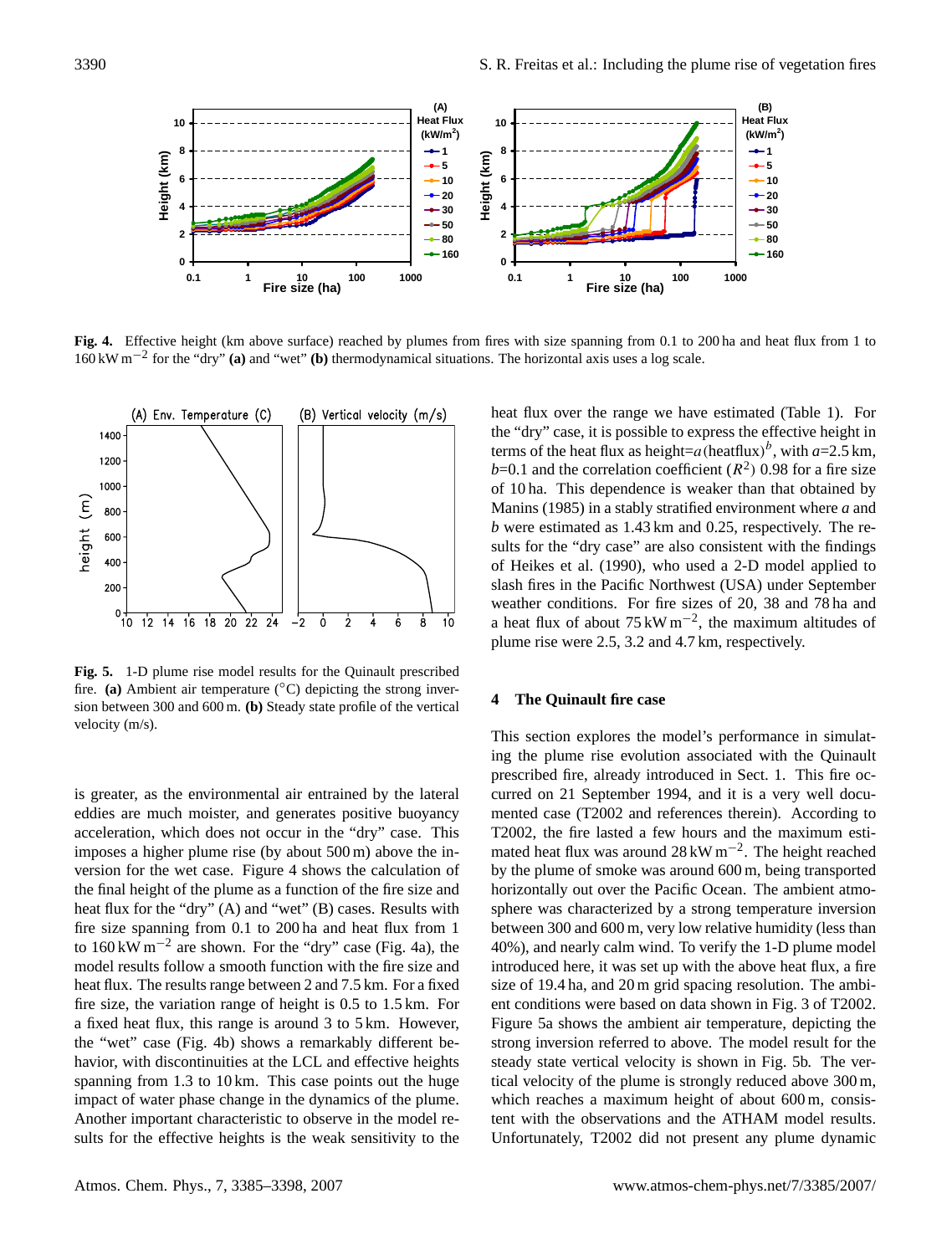forest (B) Vertical velocity (m/s) (A) Equiv Pot Temp (K) (C) Total cond water (g/kg) 9000 fire size: 7500 20 ha  $\mathcal{E}_{\text{6000}}$ heat flux:  $\frac{1}{9}$  4500<br> $\frac{1}{9}$  3000  $(kW/m<sup>2</sup>)$ 80 1500 30  $^{0}_{330}$ 333 336 339 342 345  $-2$  0  $\frac{1}{2}$  4 6 8 10 12 14 16 Ó  $\dot{2}$ ż À savanna (D) Equiv Pot Temp (K) (E) Vertical velocity (m/s)  $(F)$  Total cond water  $(g/kg)$ 9000 fire size: 7500  $20$  ha  $\widehat{\epsilon}_{\textbf{6000}}$ heat flux:  $\frac{1}{9}$  4500<br> $\frac{1}{9}$  3000  $(kW/m<sup>2</sup>)$ 23 1500  $4.4$  $\frac{1}{2}$ 336 339 342 ġ  $10$ 333 345 Ġ Ċ

<span id="page-6-0"></span>**Fig. 6.** 1-D plume rise model results for the forest and savanna biomes. The figures show the steady state for the equivalent potential temperature **(a, d)**; vertical velocity **(b, e)** and total condensate water **(c, f)** for forest and savanna, respectively. Also for each biome, the results for the upper (solid and black color) and lower bounds (long dash and grey color) of heat flux are shown. Thicker and dark lines show the equivalent potential temperature of the ambient.

characteristics simulated by the ATHAM model and so we could not perform more comparisons between the two models. More thoughful comparisons with the ATHAM results will appear in a forthcoming paper.

## **5 Model results and validation using 2002 dry season data**

The 3-D host model used in this study is CATT-BRAMS. BRAMS is based on the Regional Atmospheric Modeling System, RAMS, [\(Walko et al.,](#page-13-1) [2000\)](#page-13-1) version 5 with several new functionalities and parameterizations. RAMS is a numerical model designed to simulate atmospheric circulation at many scales. RAMS solves the fully compressible non-hydrostatic equations described by [Tripoli and Cotton](#page-12-29) [\(1982\)](#page-12-29), and is equipped with a multiple grid nesting scheme that allows the model equations to be solved simultaneously on any number of interacting computational meshes of different spatial resolutions. BRAMS features used in this simulation include an ensemble version of deep and shallow cumulus schemes based on the mass flux approach [\(Grell and](#page-11-15) [Devenyi,](#page-11-15) [2002\)](#page-11-15) and soil moisture initialization data [\(Gevaerd](#page-11-16) [and Freitas,](#page-11-16) [2006\)](#page-11-16). CATT is a system designed to simulate and study the transport and processes associated with biomass burning emissions. It is an Eulerian transport model fully coupled to the BRAMS. The tracer transport simulation is made simultaneously, or "on-line", with the atmospheric state evolution. The parameterized sub-grid transport includes diffusion in the PBL with a turbulent kinetic energy (TKE) closure. The sub-grid tracer transport by shallow and deep moist convection, which is fully consistent with the convective parameterization, is also taken into account.

Model simulations for the 2002 dry season were performed, and model results were compared with observational data. The model configuration used 2 grids: a coarse grid with 140 km horizontal resolution covering the South American and African continents, and a nested grid with a horizontal resolution of 35 km, covering only South America. The vertical resolution for both grids was between 150 and 850 m, with the top of the model at 23 km (42 vertical levels). The integration time was 135 days, starting at 00:00 Z on 15 July 2002. For atmospheric initial and boundary conditions,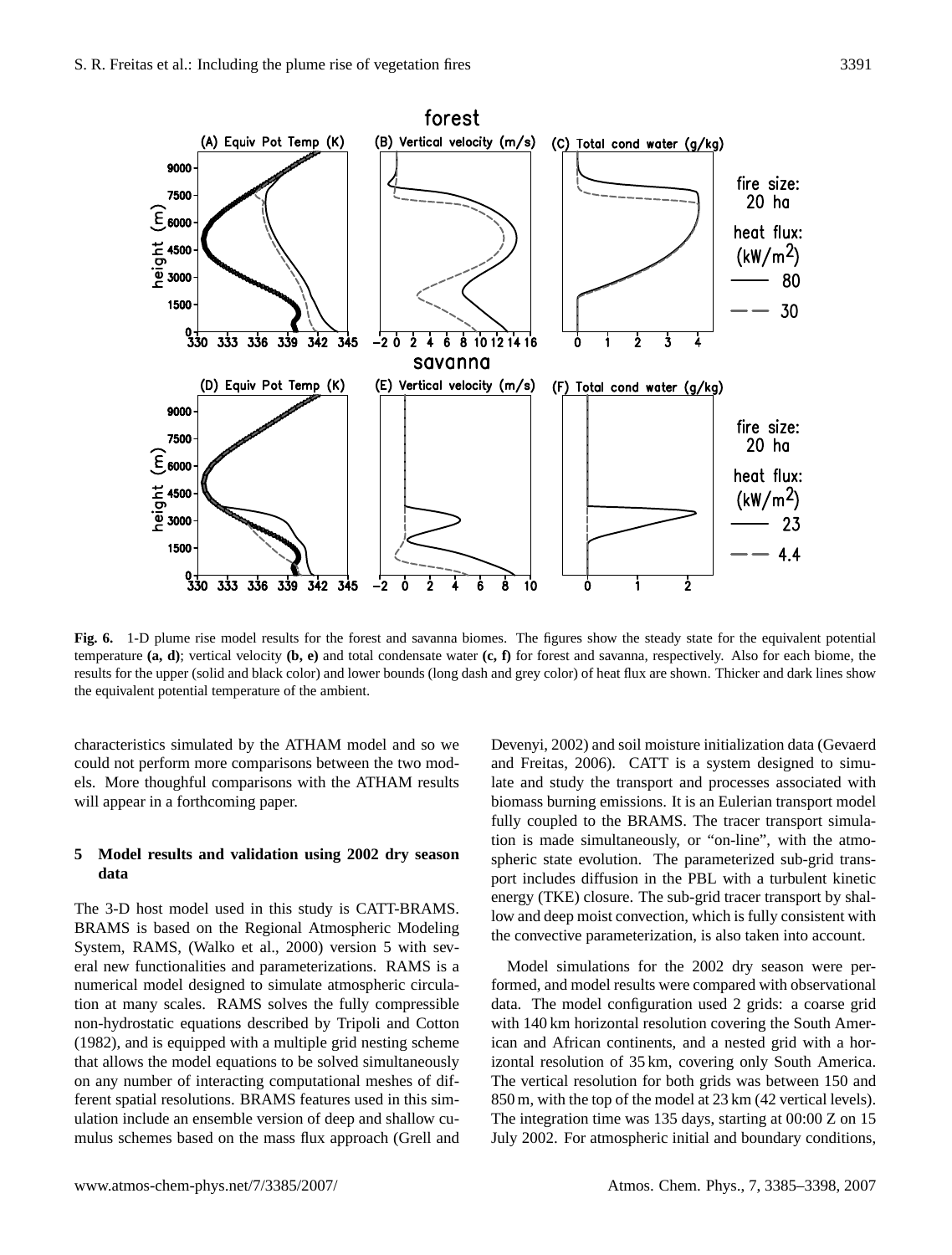

<span id="page-7-0"></span>**Fig. 7.** Diurnal cycle of the **(a)** equivalent potential temperature, **(b)** source emission with the plume rise mechanism, the time evolution of the CO concentration profile for a source emission **(c)** without this mechanism and **(d)** with it.

the 6 hourly T126 analysis fields from Center for Weather Forecasting and Climate Studies (CPTEC), Brazil, was used through a nudging type of four-dimensional data assimilation [\(Davies,](#page-11-17) [1983\)](#page-11-17) . For most investigations, two tracers were simulated, carbon monoxide (COPR) emitted by a 3- D source that includes the plume rise mechanism, and carbon monoxide (CONOPR), without this mechanism, with all the emissions released in the first model level. The same total mass was emitted for both tracers and they were initialized with the same background values. The total amount of biomass burning emissions was calculated using the Brazilian Fire Emission Model (BFEMO, [Freitas et al.,](#page-11-8) [2005\)](#page-11-8). BFEMO emission approach uses detailed information about emission factors, aboveground biomass density and combustion factors for South America biomes as well as fire counts, derived by remote sensing, to determine location and timing of emission. One basic approximation assumed is the fire size retrieved by remote sensing as burnt area to provide an estimation of the amount of biomass consumed by the fire. To determine the type of biome burning and its space and time distribution, the  $1/2$ -hourly WF\_ABBA fire product was merged with 1 km resolution land-use data. The fraction of CO emitted during the flaming and smoldering phases was estimated using Table 1. Due to the large number of fires and in spite of the fire aggregation procedure, the computational costs required to run this system calling the 1-D plume rise model at each 3-D host model timestep is highly prohibitive. For that reason, we compute and update the effective injection layer only once every hour. Sensitivity tests, not shown, demonstrated good agreement of model results with those obtained by calling the plume rise model at each timestep of the host model.

An example of the results from the plume rise model embedded in CATT-BRAMS is shown in Fig. [6a](#page-6-0)–f. The figures show the steady state for the equivalent potential temperature  $(A, D)$ ; vertical velocity  $(B, E)$  and total condensate water  $(C, E)$ F) for forest and savanna biomes and a fire size of 20 ha at 18:00 Z on 20 September 2002, respectively. Also for each biome, the results for the upper and lower bounds of heat flux, according to Table 1, are shown. In this case, the plume rise dynamics for fires burning forest with heat flux of 80 and 30 kW m−<sup>2</sup> are similar and define a thin layer of less than 1 km for the effective injection height. On the other hand, the dynamic evolution in the savanna is very different. With the lower bound value for the heat flux, the plume cannot pass through the stable layer to reach the LCL. Penetration does occur with the upper bound heat flux value for savanna fires, and results in a 3 km thick injection layer during the flaming phase.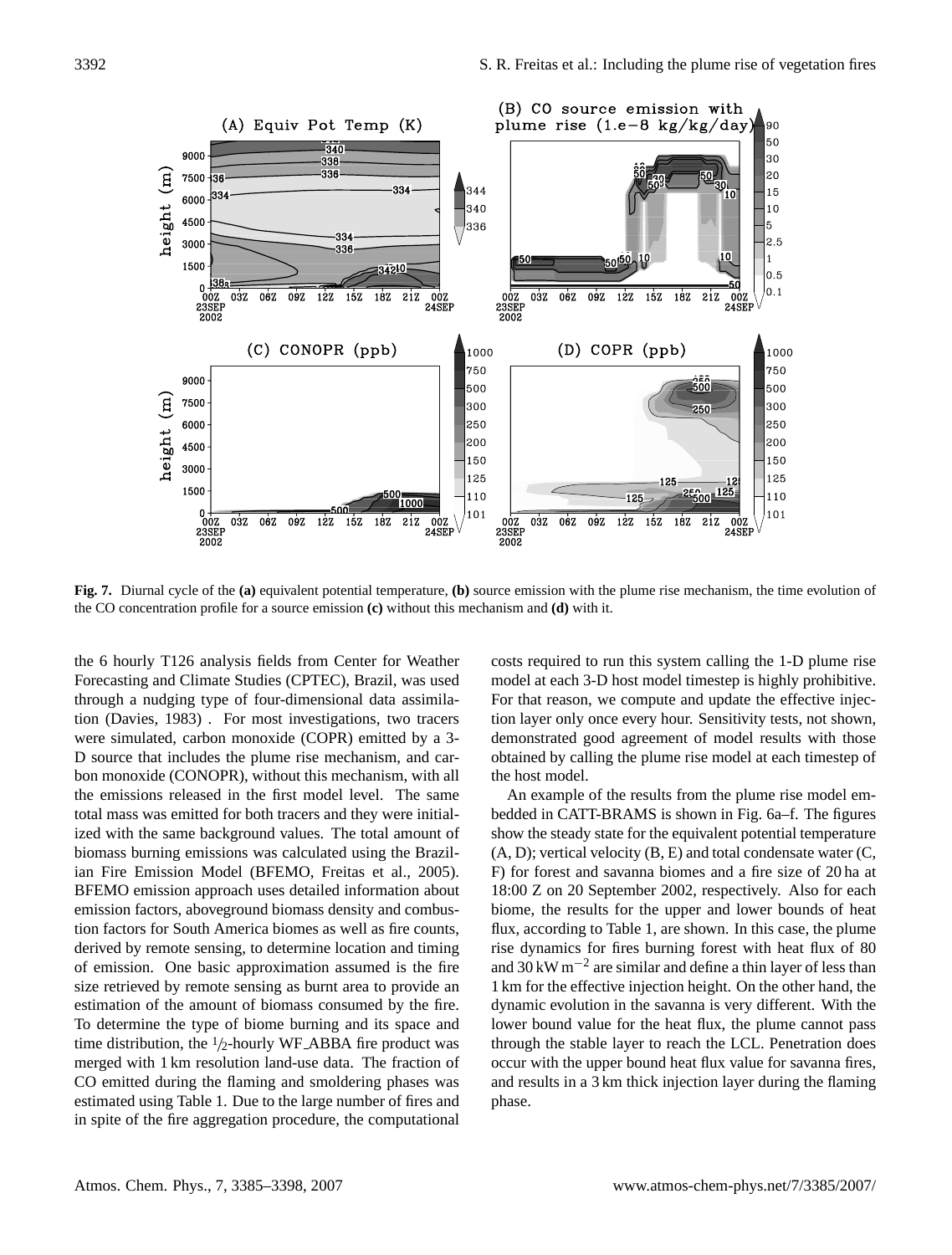The Fig. [7](#page-7-0) describes the effect of the diurnal cycle of atmospheric stability on the effective injection height for a typical grid box with simultaneous fires in savanna and tropical forest. The Fig. [7a](#page-7-0) shows the ambient equivalent potential temperature between 0 and 10 km above the local surface; local time is 4 h less than UTC. The low level warming resulting from the surface fluxes driven by solar radiation, and the inversion layer just above 6 km can be seen. The time evolution of the source emission associated with the plume rise mechanism is shown in Fig. [7b](#page-7-0). During the night, the atmospheric stability limits the plume rise to an elevation of 2 km with a 1.5 km layer thickness. In the afternoon, however, the plume extends upward, reaching a height of 8 km. The upper and denser layer is associated with the forest fires, while the lower, broader, and less dense layer corresponds to the savanna fires, as expected. The effect of the plume rise mechanism on the vertical distribution of emissions is demonstrated in Fig. [7c](#page-7-0) and d. The diurnal cycle of CO emitted by a source that does not include the plume rise, CONOPR, is shown in Fig. [7c](#page-7-0), while in Fig. [7d](#page-7-0) the tracer COPR is presented, which includes this mechanism. Without the plume rise, the CO distribution is shallow and limited to the PBL. The CO distribution of Fig. [7d](#page-7-0) appears to be more realistic, with the PBL polluted by emissions from the smoldering phase and the lower and mid troposphere polluted by emissions from the flaming phase. An example of the spatial distribution of the CO source emission (with the plume rise mechanism) is given by Fig. [8,](#page-8-0) using model results from the coarse grid. It shows a vertical cross section of CO inputs at 18:00 Z on 2 September 2002 along latitude 5.4◦ S. The longitude range includes the South American and African continents. The higher and thinner layers of emission in South America are clearly associated with forest fires. In Africa, most fires at this latitude are burning biomes like savanna, which produce broader and lower injection layers, as discussed previously. Model comparison of the horizontal distribution of CO at 500 hPa with AIRS CO data and two lower tropospheric CO profiles from the SMOCC field campaign were shown in [Fre](#page-11-11)[itas et al.](#page-11-11) [\(2006\)](#page-11-11). The comparison with the AIRS CO demonstrated the huge improvement in model performance close to the sources, as well as in the simulation of long range transport, when the plume rise mechanism was included. In the next sections, we show more comparisons with SMOCC CO data in the lower troposphere and with MOPITT CO data in the whole vertical retrieval domain of this product.

## 5.1 Model comparison with SMOCC 2002 CO airborne measurements

Comparisons of simulated CO profiles in the PBL and lower troposphere with observed data were performed using SMOCC campaign airborne measurements [\(Andreae et al.,](#page-11-10) [2004\)](#page-11-10). The airborne part of SMOCC took place in the Amazon Basin during September and October of 2002. Carbon monoxide (CO) measurements during SMOCC were ob-



<span id="page-8-0"></span>**Fig. 8.** An example of a vertical cross section of CO source emission on 18:00 Z on 2 September 2002 at latitude 5.4° S. The longitude range includes the South American and African continents.

tained on the INPE Bandeirante aircraft using an Aero-Laser (AL5002) instrument operating at 1 Hz. The measurement accuracy is better than  $\pm 5\%$ ; details can be found in [\(Guyon](#page-12-30) [et al.,](#page-12-30) [2005\)](#page-12-30). The typical maximum altitude reached by the SMOCC aircraft was 5 km. Haze layers resulting from the detrainment of smoke from convective clouds were visually observed at this height level and also well above the aircraft ceiling altitude during almost all flights in the dry season. The role of the plume rise mechanism on CO simulations is shown in this section using five special CO tracers and the observed SMOCC CO data. The general mass continuity equation for tracers solved in the CATT-BRAMS model is

$$
\frac{\partial \bar{s}}{\partial t} = \underbrace{\left(\frac{\partial \bar{s}}{\partial t}\right)_{\text{adv}}}_{I} + \underbrace{\left(\frac{\partial \bar{s}}{\partial t}\right)_{\text{PBL}}}_{\text{full}} + \underbrace{\left(\frac{\partial \bar{s}}{\partial t}\right)_{\text{deep}}}_{\text{conv}} + \underbrace{\left(\frac{\partial \bar{s}}{\partial t}\right)_{\text{chain}}}_{\text{IV}} \tag{10}
$$

where  $\bar{s}$  is the grid box mean tracer mixing ratio, I represents the 3-D resolved transport term (advection by the mean wind), II is the sub-grid scale diffusion in the PBL, III and IV are the sub-grid transport by deep and shallow convection and, finally, V is the source term which may or may not include the plume rise mechanism. In this case the simulation was carried out with five CO tracers according to the following specifications. Three tracers named COAD, COSH and CODP did not include the plume rise mechanism, with the total CO mass (term V) released into the model layer closest to the surface. The transport processes for the tracer COAD included only the terms I and II. COSH included processes I, II and IV, while CODP used I, II and III. Another two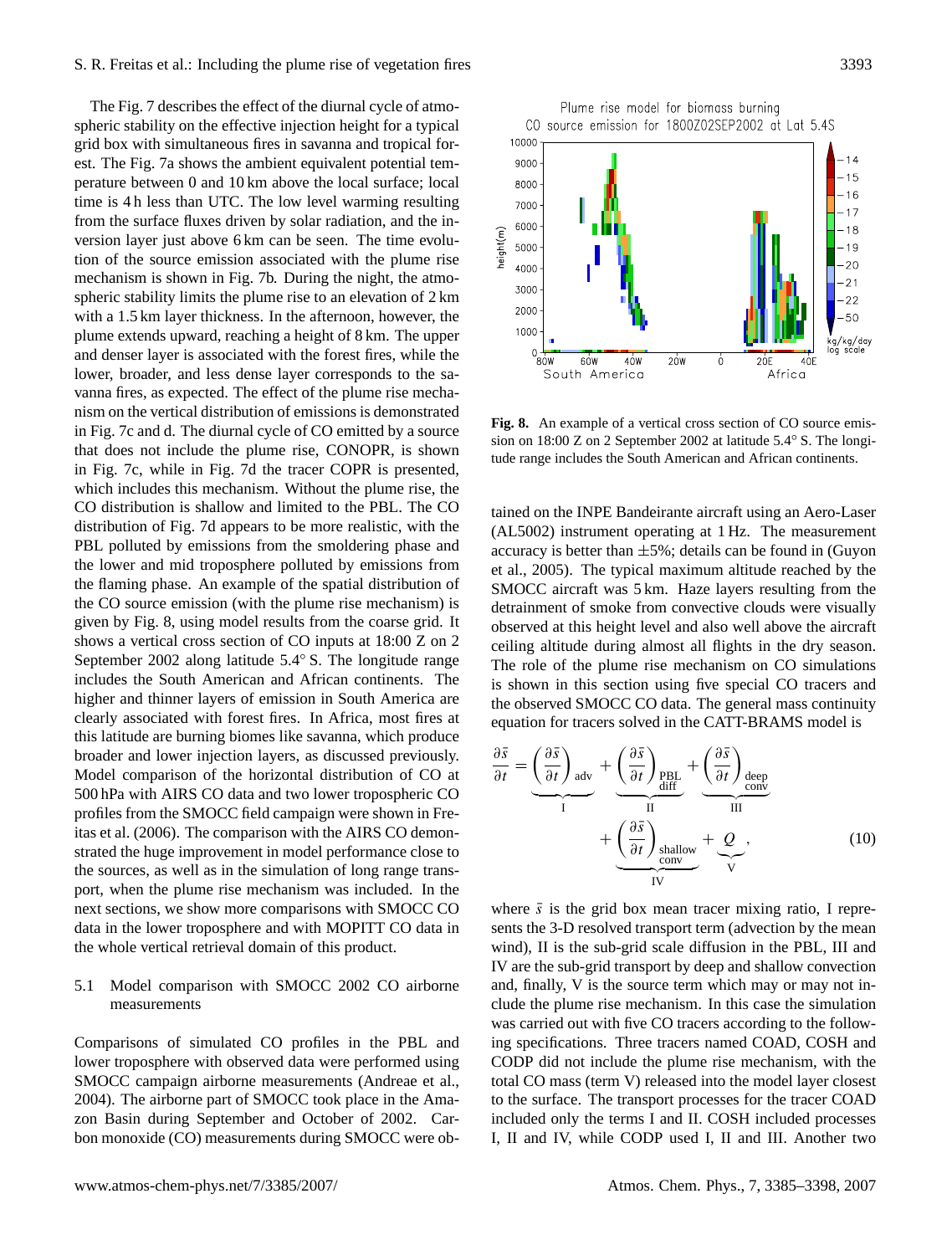

<span id="page-9-0"></span>**Fig. 9.** Comparison between CO (ppb) observed during SMOCC flights 01 and 10 (black solid line represents the mean while the two long dashed lines show the standard deviation range) and model results. See text for definitions.



<span id="page-9-1"></span>**Fig. 10.** Comparison between CO (ppb) observed during SMOCC flights 11 and 21 (black solid line represents the mean while the two long dashed lines show the standard deviation range) and model results. See text for definitions.

tracers (named COPR and COALL) included the plume rise mechanism, with the smoldering fraction of the total emission released in the first model layer and the flaming fraction released at the effective injection height provided by the 1- D plume rise model (term V). The mixing ratio of COPR was obtained using only the transport terms I and II, while COALL included all I, II, III and IV transport mechanisms.

Figures [9,](#page-9-0) [10](#page-9-1) and [11](#page-9-2) show comparisons for several flights. The mean and standard deviations (STD) of the observed CO profiles are shown; note that STD represents the actual variability of the concentrations, not the measurement error. For flight 01 (Fig. [9a](#page-9-0)) the observed CO profile shows a mean concentration of around 750 ppb from the surface to 2000 m, decreasing to ca. 400 ppb at 3200 m, the maximum height for this flight. The model results for COAD, COSH and



<span id="page-9-2"></span>**Fig. 11.** Comparison between CO (ppb) observed during SMOCC flights 22 and 25 (black solid line represents the mean while the two long dashed lines show the standard deviation range) and model results. See text for definitions.

CODP over-predict CO, especially above the PBL. COPR and COALL agree very well with observations in the first 2 km, and the results from the COALL model are closest to the observed mean. Flight 10 (Fig. [9b](#page-9-0)) showed strong CO variability in the first 1.2 km as a result of numerous local fires that injected their plumes in the boundary layer. PBL concentrations outside of these plumes were not well sampled, but ranged around 600–800 ppb. In this case, the COPR and COALL model results underestimate the mean observed concentrations below 1 km, but agree well with the regional PBL background of 600–800 ppb. Obviously, the model was not able to capture the very local fire plumes that were intercepted by the aircraft. It also seems that the model simulates a very high and well mixed PBL in this case, which does not agree well with the observed boundary layer height of about 1300–1400 m. Probably, boundary layer development was suppressed regionally because of the very dense smoke over the study region [\(Longo et al.,](#page-12-31) [2006\)](#page-12-31), however the sampling condition might be also considered. COAD, COSH, and COPR appear to agree well with observations below 1 km and show greater disagreement above this level. The better agreement of these models at low levels is somewhat fortuitous, as it results from a combination of an overestimate in boundary layer thickness and an overestimate in the fraction of the smoke injected into the PBL. For flight 11 (Fig. [10a](#page-9-1)) the observed CO again shows a high variability inside the PBL  $\left($  < 1.5 km) associated with local plumes, which cannot be resolved by the model. Above the PBL and below 3 km there was relatively clean layer, with only a minor haze layer with about 300 ppb CO. However, above 3 km CO starts to increase with height, reaching around 350 ppb at about 4.5 km. Model COPR and COALL agree very well with the observed CO profile, being inside the variability range in the PBL, and following very closely the CO distribution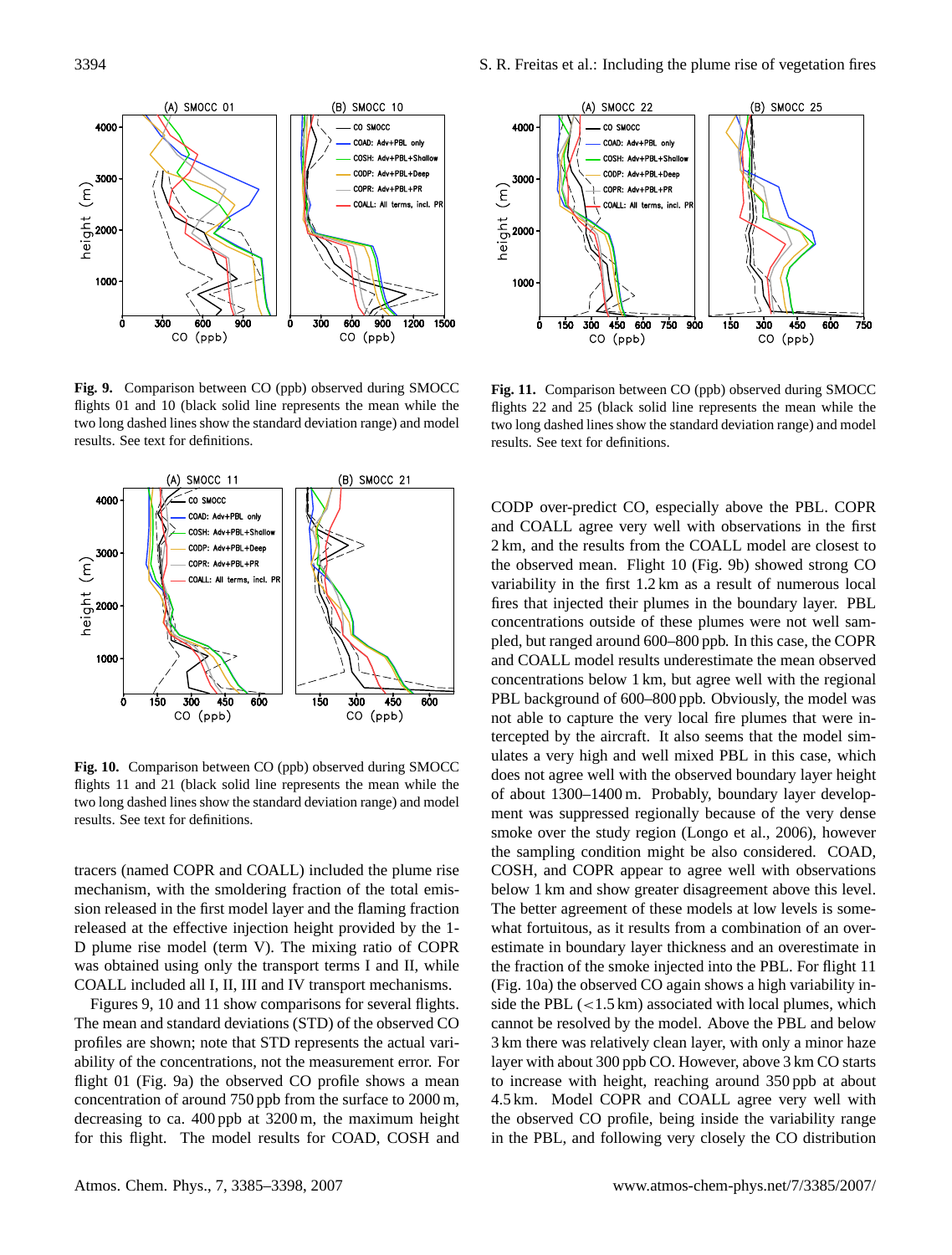

<span id="page-10-0"></span>**Fig. 12.** Comparison between the mean CO (ppb) observed during SMOCC flights 01, 10, 11, 22, 24 and 25 (black solid line) and the mean of model results. See text for definitions.

in the lower troposphere. Models COAD, COSH and CODP over-predict CO in the PBL, and simulate too clean a lower troposphere. Flights 21, 22 and 25 (Fig. [10b](#page-9-1), Fig. [11a](#page-9-2), b) also show better performance for COALL and COPR when comparing with COAD, COSH and CODP results. Fig. [12](#page-10-0) presents the mean CO observed during SMOCC flights 01, 10, 11, 22, 24 and 25, and the mean of model results up to an elevation of 10.8 km. From near the surface up to 4.5 km, the vertical range of aircraft measurements, the results from the COPR and COALL models show the best agreement with observations. Above 4.5 km, the COAD, COSH and CODP model results are noticeably different from COPR and COALL. The next section discusses the model results including also this range of troposphere.

#### 5.2 Model comparisons with MOPITT CO data

The role of the plume rise mechanism in CO simulations including the mid and upper-troposphere is shown in this section, using the five CO tracers that were already introduced in Sect. 5.1 and MOPITT data for October 2002. The MO-PITT data used here comprise the tropospheric CO mixing ratio (ppb) retrievals for 7 pressure levels, from the surface to 150 hPa [\(Deeter et al.,](#page-11-18) [2003\)](#page-11-18). Because the MOPITT data product shows large horizontal areas without valid data, the model results and MOPITT data were time-averaged over the month of October, and area-averaged over the domain bounded by 25◦ S and the Equator, 72◦ W and 45◦ W, the primary region disturbed by the biomass burning activities in South America. Figure [13a](#page-10-1) shows the comparison between CO retrieved by MOPITT and model results after ap-



<span id="page-10-1"></span>**Fig. 13.** Comparison between CO (ppb) retrieved by MOPITT (black lines) and model results with **(a)** and without **(b)** the averaging kernel and a priori data <50%. See text for definitions.

plying the averaging kernel and a priori data  $\langle 50\% \rangle$ . Because the application of the MOPITT averaging kernels changes the original model results, the unmodified model results are shown in Fig. [13b](#page-10-1) to clarify the role of the different transport mechanisms described in the previous section. Model results (Fig. [13a](#page-10-1)) for the tracer COAD show large disagreement with MOPITT CO and the reason is clearly seen in Fig. [13b](#page-10-1): the total lack of any sub-grid scale convective transport results in a heavily polluted PBL and a very clean free troposphere above. Including shallow convection transport (COSH) produces only small changes in the results, consistent with what can be expected. Deep convection transport (CODP) yields more realistic upper troposphere CO simulations, but is not adequate for the correct description of CO in the PBL and lower troposphere. The plume rise mechanism (COPR) provides much better results for CO in the PBL and the lower and middle troposphere. However, only when all three main vertical transport mechanisms – shallow and deep moist convection and the pyro-convection (dry or moist) induced by vegetation fires – are included, optimal agreement with the MOPITT CO retrieval is obtained in our comparisons.

## **6 Conclusions**

We have shown the usefulness of including the sub-grid scale transport associated with convection resulting from the initial strong buoyancy of gases/aerosols emitted during vegetation fires. Comparison of the results from the complete model with observed CO and with modeled CO without the plume rise mechanism demonstrated clearly the importance of this mechanism on the simulation of CO across the whole troposphere, including the PBL. Without the plume rise mechanism, the simulated free troposphere over the Amazon basin during the burning season is very clean, while the CO in the PBL is overestimated, a characteristic which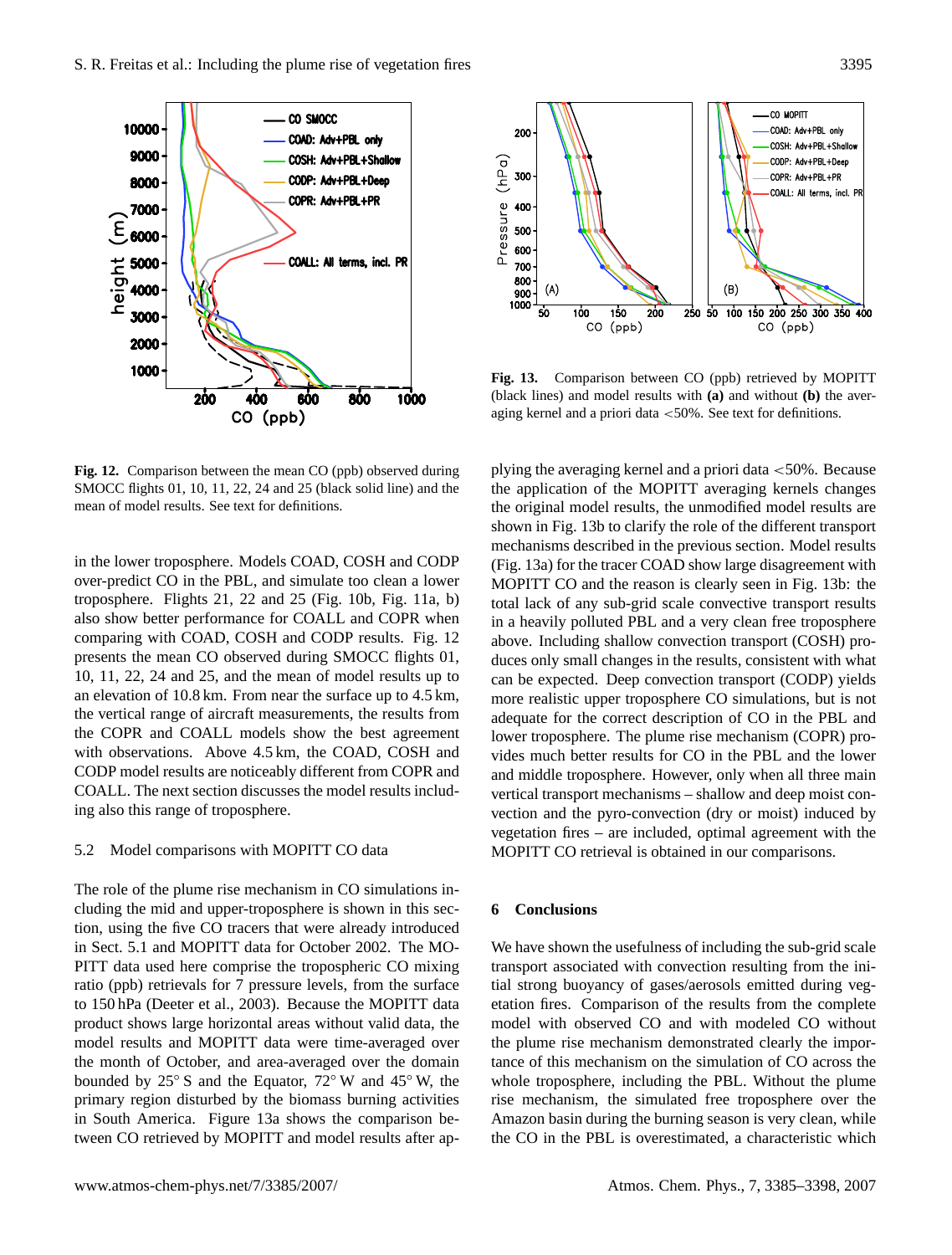is not in agreement with observed and remote sensing derived data. Including deep and shallow moist convection and pyro-convection lets the model results come to much closer agreement with locally observed or remotely retrieved CO measurements.

The uncertainty in the injection height associated with the uncertainty of the fire size and heat flux are expected to not affect significatively the smoke distribution in the 3-D model because it is typically of the order of 1–3 vertical layers of the 3-D transport model at that levels (above boundary layer, the thickness of model vertical layers increases from 400 to 850 meters), This in particularly true for a typical dry season situation like that one showed at Fig. [2](#page-4-0) (A). On the other side, it is important to emphasize that the plume rise model sensitivity to the environmental thermodynamic is much more significant, like showed at Fig. [7](#page-7-0) (B), and, so, it fully justify the choose for an "on-line" and coupled approach of the plume rise model with the 3-D transport model. The methodology presented here provides a powerful and feasible approach to include this mechanism in low resolution atmospheric transport models. The low sensitivity of the final rise of the plume to the heat flux from the fire is an important and desirable feature of the parameterization. Future work will estimate this flux directly from the fire radiative energy obtained by remote sensing. The fire size is another important fire property needed by the model, which may be also provided by remote sensing.

*Acknowledgements.* We acknowledge partial support of this work by NASA Headquarters (NRA-03-OES-02 and NRA-02-OES-06) and CNPq (305059/2005-0). This work was carried out within the framework of the project "Monitoramento de emissões de queimadas e avaliação das observações de qualidade do ar em Três Lagoas – MS" in collaboration with CENPES/Petrobras; the LBA Smoke, Aerosols, Clouds, Rainfall, and Climate (SMOCC) project (funded by the Environmental and Climate Program of the European Commission under contract No. EVK2-CT-2001-00110- SMOCC and by the Max Planck Society), and Radiation, Cloud, and Climate Interactions in the Amazon during the DRY-TO-WET Transition Season (RACCI) project (funded by FAPESP and Instituto do Milenio/LBA/CNPq/MCT).

Edited by: Y. Balkanski

#### **References**

- <span id="page-11-13"></span>Alexander, M. E.: Calculating and interpreting forest fires intensities, Can. J. Bot., 60, 349–357, 1982.
- <span id="page-11-0"></span>Andreae, M.: Biomass burning: its history, use and distribution and its impact on environmental quality and global climate, in: Global Biomass Burning: Atmospheric, Climatic and Biospheric Implications, edited by: Levine, J. S., MIT Press, Cambridge, Mass., pp. 3–21, 1991.
- <span id="page-11-10"></span>Andreae, M., Rosenfeld, D., Artaxo, P., Costa, A., Frank, G., Longo, K. M., and Silva Dias, M A. F.: Smoking rain clouds over the Amazon, Science, 303, 1342–1345, 2004.
- <span id="page-11-9"></span>Berry, E. X.: Modification of the warm rain process, Preprints, 1st Natl. Conf. on Weather Modification, Am. Meteorol. Soc., Albany, NY, 81–88, 1968.
- <span id="page-11-12"></span>Byram, G. M.: Combustion of forest fires, in: Forest Fire Control and Use, edited by: Davis, K. P., McGraw-Hill, New York, 1959.
- <span id="page-11-7"></span>Carvalho Jr., J. A., Santos, J. M., Santos, J. C., Leitão, M., and Niguchi, N.: A tropical rainforest clearing experiment by biomass burning in the Manaus region, Atmos. Environ., 29, 2301–2309, 1995.
- <span id="page-11-3"></span>Chatfield, R. B., and Delany, A. C.: Convection links biomass burning to increased tropical ozone: However, models will tend to overpredict O3, J. Geophys. Res., 95, 18 473–18 488, 1990.
- <span id="page-11-4"></span>Clark, T. L., Jenkins, M. A., Coen, J. and Packham, D.: A coupled atmosphere-fire model: Convective feedback on fire-line dynamics, J. Appl. Meteorol., 35, 875–901, 1996.
- <span id="page-11-6"></span>Clark, T. L., Griffiths, M., Reeder, M. J. and Latham, D.: Numerical simulations of grassland fires in the Northern Territory, Australia: A new subgrid-scale fire parameterization, J. Geophys. Res., 108(D18), 4589, doi:10.1029/2002JD003349, 2003.
- <span id="page-11-17"></span>Davies, H. C.: Limitations of some common lateral boundary schemes used in regional NWP models, Mon. Wea. Rev., 111, 1002–1012, 1983.
- <span id="page-11-18"></span>Deeter, M. N., Emmons, L. K., Francis, G. L., Edwards, D. P., Gille, J. C., Warner, J. X., Khattatov, B., Ziskin, D., Lamarque, J.-F., Ho, S.-P., Yudin, V., Atti, J.-L., Packman, D., Chen, J., Mao, D., Drummond, J. R.: Operational carbon monoxide retrieval algorithm and selected results for the MOPITT instrument, J. Geophys. Res., 108(D14), 4399, doi:10.1029/2002JD003186, 2003.
- <span id="page-11-8"></span>Freitas, S. R., Longo, K. M., Silva Dias, M., Silva Dias, P., Chatfield, R., Prins, E., Artaxo, P., Grell, G., and Recuero, F.: Monitoring the transport of biomass burning emissions in South America, Environmental Fluid Mechanics, doi:10.1007/s10652-005- 0243-7, 5(1–2), 135–167, 2005.
- <span id="page-11-11"></span>Freitas, S. R., Longo, K. M., and Andreae, M. O.: Impact of including the plume rise of vegetation fires in numerical simulations of associated atmospheric pollutants, Geophys. Res. Lett., 33, L17808, doi:10.1029/2006GL026608, 2006.
- <span id="page-11-1"></span>Fromm, M., Alfred, J., Hoppel, K., Hornstein, J., Bevilacqua, R., Shettle, E., Servranckx, R., Li, Z., and Stocks, B.: Observations of boreal forest fire smoke in the stratosphere by POAM III, SAGE II, and lidar in 1998, Geophys. Res. Lett., 27, 1407– 1410, 2000.
- <span id="page-11-2"></span>Fromm, M. and Servranckx, R.: Transport of forest fire smoke above the tropopause by supercell convection, Geophys. Res. Lett., 30, 1542, doi:10.1029/2002GL016820, 2003.
- <span id="page-11-16"></span>Gevaerd, R. and Freitas, S. R.: Estimativa operacional da umidade do solo para iniciação de modelos de previsão numérica da atmosfera. Parte I: Descrição da metodologia e validação, Revista Brasileira de Meteorologia, 21(3), 1–15, 2006.
- <span id="page-11-15"></span>Grell, G. and Devenyi, D.: A generalized approach to parameterizing convection combining ensemble and data assimilation techniques, Geophys. Res. Lett., 29(14), doi:10.1029/2002GL015311, 2002.
- <span id="page-11-14"></span>Griffin, G. F. and Friedel, M. H.: Effects in fire in Central Australia rangelands. I – Fire and fuel characteristics and change in herbage and nutrients, Aust. J. Ecol., 9, 381–393, 1984.
- <span id="page-11-5"></span>Grishin, A. M.: Mathematical modelling of forest fires, in: Fire in Ecosystems of Boreal Eurasia, edited by: Goldammer, J. G. and Furyaev, V. V., Kluwer Acad., Norwell, Mass., pp. 285–302,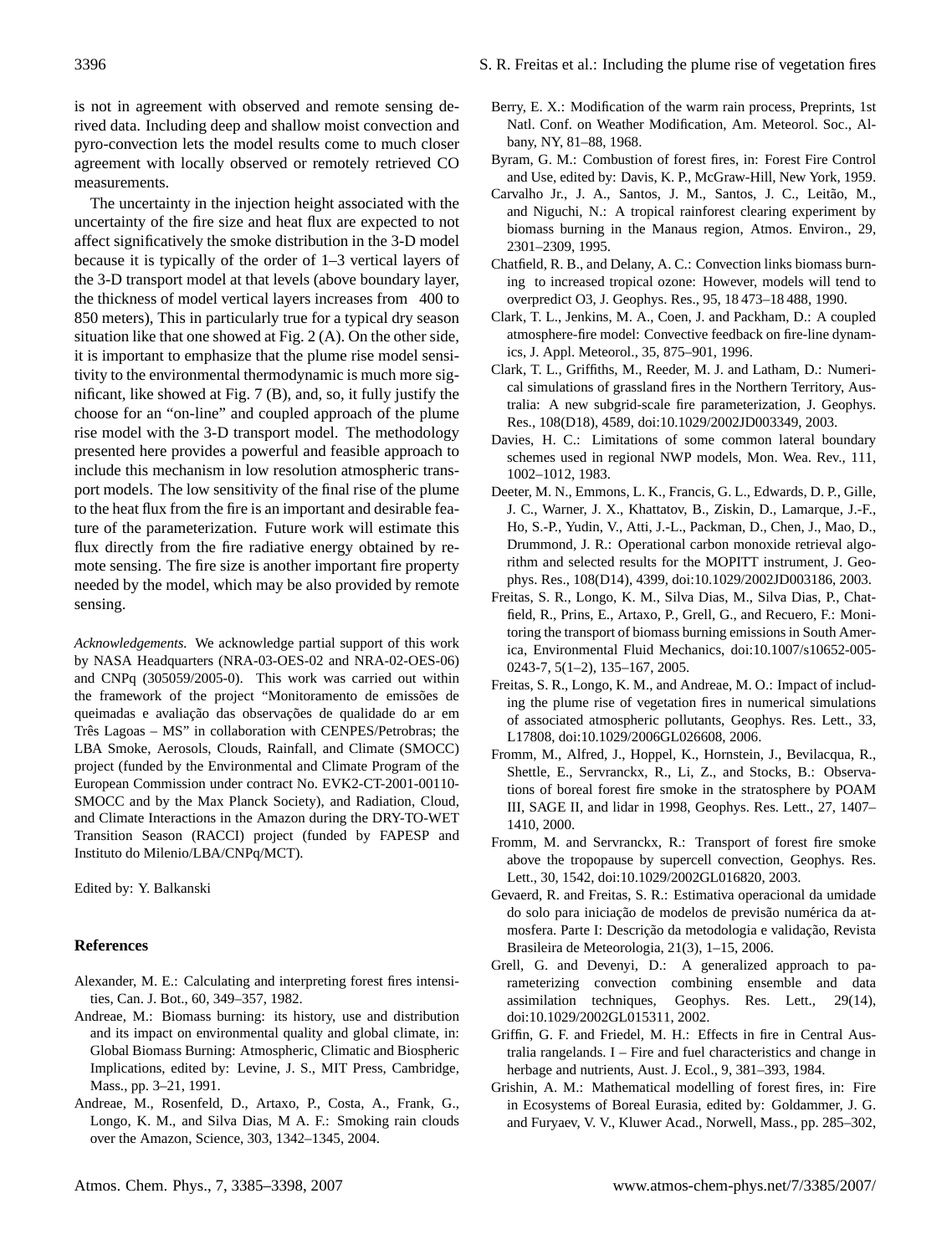1996.

<span id="page-12-30"></span>Guyon, P., Frank, G. P., Welling, M., Chand, D., Artaxo, P., Rizzo, L., Nishioka, G., Kolle, O., Fritsch, H., Silva Dias, M. A. F., Gatti, L. V., Cordova, A. M., and Andreae, M. O.: Airborne measurements of trace gases and aerosol particle emissions from biomass burning in Amazonia, Atmos. Chem. Phys., 5, 2989– 3002, 2005,

[http://www.atmos-chem-phys.net/5/2989/2005/.](http://www.atmos-chem-phys.net/5/2989/2005/)

- <span id="page-12-10"></span>Heikes, L., Ransohoff, L., and Small, R.: Numerical simulation of small area fires, Atmos. Environ., 24A, 297–307, 1990
- <span id="page-12-21"></span>Hill, G. E.: Factors controlling the size and spacing of cumulus clouds as revealed by numerical experiments, J. Atmos. Sci., 31, 646–673, 1974.
- <span id="page-12-2"></span>Jost, H., Drdla, K., Stohl, A., et al.: In-situ observations of midlatitude forest fire plumes deep in the stratosphere, Geophys. Res. Lett., 31, L11101, doi:10.1029/2003GL019253, 2004.
- <span id="page-12-0"></span>Kaufman, Y.: Remote sensing of direct and indirect aerosol forcing, in: Aerosol Forcing of Climate, edited by: Charlson, R. J. and Heintzenberg, J., John Wiley & Sons Ltd, Chichester, 297–332, 1995.
- <span id="page-12-17"></span>Kessler, E.: On the distribution and continuity of water substance in atmospheric circulation models, Meteor. Monographs, 10, Am. Meteorol. Soc. Boston, MA, 1969.
- <span id="page-12-15"></span>Latham, D.: PLUMP: A one-dimensional plume predictor and cloud model for fire and smoke managers, General Technical Report INT-GTR-314, Intermountain Research Station, USDA Forest Service, Nov, 1994.
- <span id="page-12-7"></span>Lavoué, D., Liousse, C., Cachier, H., Stocks, B. J., and Goldammer, J. G.: Modeling of carbonaceous particles emitted by boreal and temperate wildfires at northern latitudes, J. Geophys. Res., 105, 26 871–26 890, 2000.
- <span id="page-12-22"></span>Lilly, D. K.: On the numerical simulation of buoyant convection, Tellus, XIV, 2, 148–172, 1962.
- <span id="page-12-4"></span>Liousse, C., Penner, J. E., Chuang, C., Walton, J. J., Eddleman, H., and Cachier, H.: A global three-dimensional model study of carbonaceous aerosols, J. Geophys. Res., 101(D14), 19 411– 19 432, 1996.
- <span id="page-12-31"></span>Longo, K. M., Freitas, S. R., Silva Dias, M., Silva Dias, P.: Numerical modelling of the biomass-burning aerosol direct radiative effects on the thermodynamics structure of the atmosphere and convective precipitation. In: International Conference on Southern Hemisphere Meteorology and Oceanography (ICSHMO), 8., Foz do Iguaçu, Proceedings, São José dos Campos: INPE, CD-ROM, ISBN 85-17-00023-4, p. 283–289, 2006.
- <span id="page-12-12"></span>Luderer, G., Trentmann, J., Winterrath, T., Textor, C., Herzog, M., Graf, H.-F., and Andreae, M. O.: Modeling of biomass smoke injection into the lower stratosphere by a large forest fire (Part II): sensitivity studies, Atmos. Chem. Phys., 6, 5261–5277, 2006, [http://www.atmos-chem-phys.net/6/5261/2006/.](http://www.atmos-chem-phys.net/6/5261/2006/)
- <span id="page-12-28"></span>Manins, P. C.: Cloud heights and stratospheric injections from a thermonuclear war, Atmos. Environ., 19, 1245–1255, 1985.
- <span id="page-12-24"></span>McCarter, R. and Broido, A.: Radiative and convective energy from wood crib fires, Pyrodinamics, 2, 65–85, 1965.
- <span id="page-12-27"></span>Morton, R., Taylor, G., and Turner, J.: Turbulent gravitational convection from maintained and instantaneous sources, Proc. Roy. Soc. A, 234, 1–23, 1956.
- <span id="page-12-18"></span>Ogura, Y. and Takahashi, T.: Numerical simulation of the life cycle of a thunderstorm cell, Mon. Wea. Rev., 99, 895–911, 1971.

<span id="page-12-8"></span>Penner, J. E., Haselman Jr., L. C., and Edwards, L. L.: Smoke-

plume distribution above large-scale fires: Implications for simulations of "Nuclear Winter", J. Clim. Appl. Meteorol., 25, 1434– 1444, 1986.

- <span id="page-12-5"></span>Poppe, D., Koppmann, R., and Rudolph, J.: Ozone formation in biomass burning plumes: Influence of atmospheric dilution, Geophys. Res. Lett., 25, 3823–3826, 1998.
- <span id="page-12-25"></span>Prins, E., Feltz, J., Menzel, W., and Ward, D.: An overview of GOES-8 diurnal fire and smoke results for SCAR-B and 1995 fire season in South America, J. Geophys. Res., 103(D24), 31 821– 31 835, 1998.
- <span id="page-12-1"></span>Reid, J. S., Koppmann, R., Eck, T. F., and Eleuterio, D. P.: A review of biomass burning emissions part II: intensive physical properties of biomass burning particles, Atmos. Chem. Phys., 5, 799– 825, 2005,

[http://www.atmos-chem-phys.net/5/799/2005/.](http://www.atmos-chem-phys.net/5/799/2005/)

- <span id="page-12-14"></span>Riggan, P., Tissell, R., Lockwood, R., Brass, J., Pereira, J., Miranda, H., Miranda, A., Campos, T., and Higgins, R.: Remote measurement of energy and carbon flux from wildfires in Brazil, Ecol. Appl., 14, 3, 855–872, 2004.
- <span id="page-12-3"></span>Rosenfeld, D., Fromm, M., Trentmann, J., Luderer, G., Andreae, M. O., and Servranckx, R.: The Chisholm firestorm: observed microstructure, precipitation and lightning activity of a pyrocumulonimbus, Atmos. Chem. Phys., 7, 645–659, 2007, [http://www.atmos-chem-phys.net/7/645/2007/.](http://www.atmos-chem-phys.net/7/645/2007/)
- <span id="page-12-16"></span>Simpson, J. and Wiggert, S.: Models of precipitating cumulus towers, Mon. Wea. Rev., 97, 471–489, 1969.
- <span id="page-12-20"></span>Smagorinsky, J.: General circulation experiments with the primitive equations. Part I, The basic experiment, Mon. Wea. Rev., 91, 99– 164, 1963.
- <span id="page-12-9"></span>Small, R.D. and Heikes, K.: Early cloud formation by large area fires, J. Appl. Meteorol., 27, 654–663, 1988.
- <span id="page-12-11"></span>Trentmann J., Andreae, M. O., Graf, H.-F., Hobbs, P. V., Ottmar, R. D., and Trautmann, T.: Simulation of a biomass-burning plume: Comparison of model results with observations, J. Geophys. Res., 107(D2), 4013, doi:10.1029/2001JD000410, 2002.
- <span id="page-12-13"></span>Trentmann, J., Luderer, G., Winterrath, T., Fromm, M., Servranckx, R., Textor, C., Herzog, M., Graf, H.-F., and Andreae, M. O.: Modeling of biomass smoke injection into the lower stratosphere by a large forest fire (Part I): reference simulation, Atmos. Chem. Phys., 6, 5247–5260, 2006,

[http://www.atmos-chem-phys.net/6/5247/2006/.](http://www.atmos-chem-phys.net/6/5247/2006/)

- <span id="page-12-19"></span>Tremback, C., Powell, J., Cotton, W., and Pielke, R.: The forward in time upstream advection scheme: Extension to higher orders, Mon. Wea. Rev., 115, 540–555, 1987.
- <span id="page-12-29"></span>Tripoli, G. and Cotton, W.: The Colorado State University threedimensional cloud-mesoscale model. Part I: General theoretical framework and sensitivity experiments, J. Res. Atmos., 16, 185– 219, 1982.
- <span id="page-12-23"></span>Turner, J. S.: Buoyancy effects in fluids, Cambridge Univ. Press, Cambridge, 368 pp., 1973.
- <span id="page-12-6"></span>Turquety, S., Logan, J., Jacob, D., Hudman, R., Leung, F., Heald, C., Yantosca, R., Wu, S., Emmons, L., Edwards, D., and Sachse, G.: Inventory of boreal fire emissions for North America in 2004: the importance of peat burning and pyro-convective injection, J. Geophys. Res., 112, D12S03, doi:10.1029/2006JD007281, 2007.
- <span id="page-12-26"></span>Viegas, D. X.: Convective processes in forest fires, in: Buoyant Convection in Geophysical Flows, edited by: Plate, E. J., Fedorovich, E. E., Viegas, D. X., and Wyngaard, J. C., Kluwer Aca-